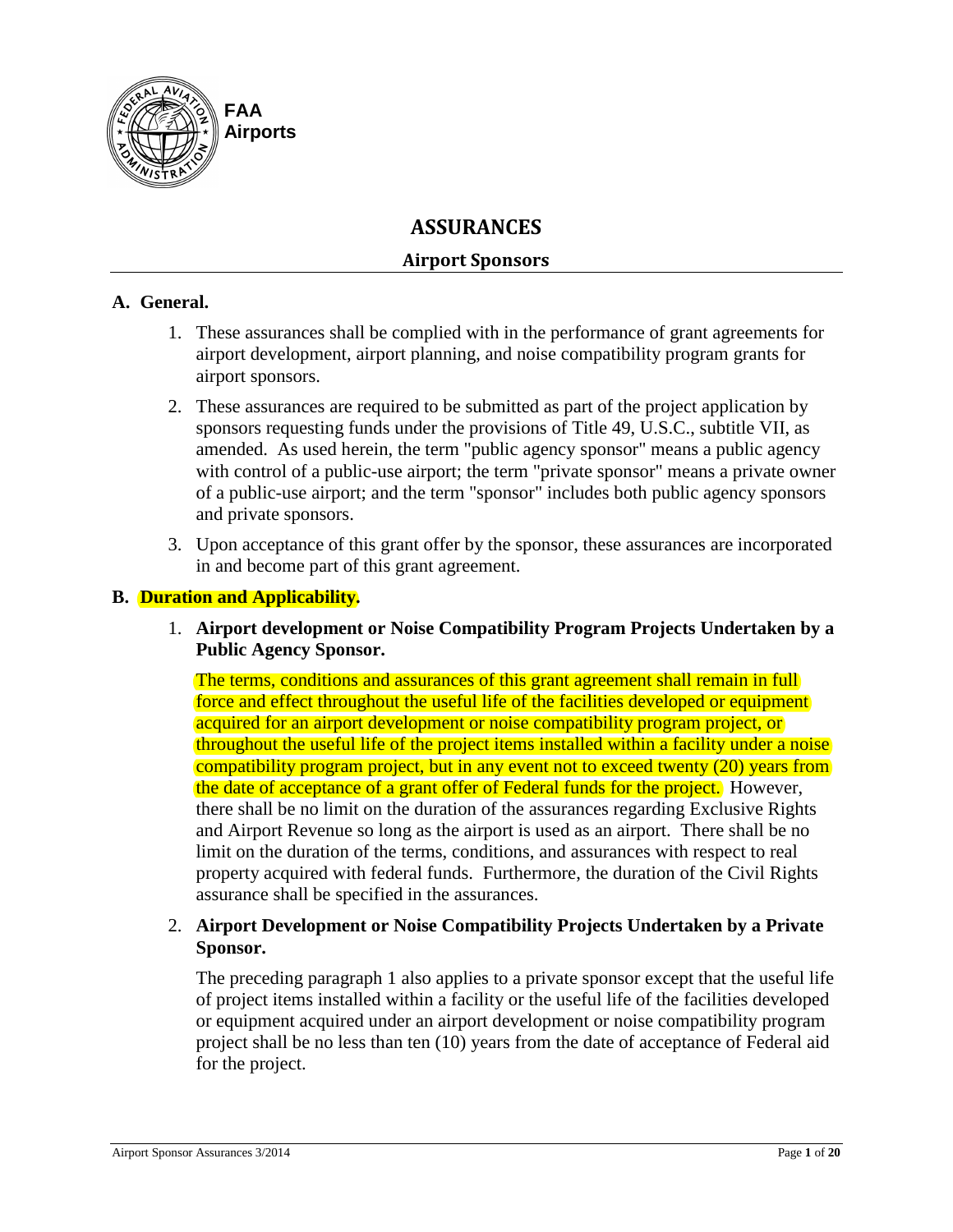# 3. **Airport Planning Undertaken by a Sponsor.**

Unless otherwise specified in this grant agreement, only Assurances 1, 2, 3, 5, 6, 13, 18, 25, 30, 32, 33, and 34 in Section C apply to planning projects. The terms, conditions, and assurances of this grant agreement shall remain in full force and effect during the life of the project; there shall be no limit on the duration of the assurances regarding Airport Revenue so long as the airport is used as an airport.

### **C. Sponsor Certification.**

The sponsor hereby assures and certifies, with respect to this grant that:

# 1. **General Federal Requirements.**

It will comply with all applicable Federal laws, regulations, executive orders, policies, guidelines, and requirements as they relate to the application, acceptance and use of Federal funds for this project including but not limited to the following:

# **Federal Legislation**

- a. Title 49, U.S.C., subtitle VII, as amended.
- b. Davis-Bacon Act 40 U.S.C. 276(a),  $et seq.<sup>1</sup>$ </u>
- c. Federal Fair Labor Standards Act 29 U.S.C. 201, et seq.
- d. Hatch Act 5 U.S.C. 1501, et seq.<sup>2</sup>
- e. Uniform Relocation Assistance and Real Property Acquisition Policies Act of 1970 Title 42 U.S.C. 4601, et seq.<sup>12</sup>
- f. National Historic Preservation Act of 1966 Section 106 16 U.S.C. 470(f).
- g. Archeological and Historic Preservation Act of 1974 16 U.S.C. 469 through  $469c.<sup>1</sup>$
- h. Native Americans Grave Repatriation Act 25 U.S.C. Section 3001, et seq.
- i. Clean Air Act, P.L. 90-148, as amended.
- j. Coastal Zone Management Act, P.L. 93-205, as amended.
- k. Flood Disaster Protection Act of 1973 Section  $102(a)$  42 U.S.C.  $4012a$ <sup>1</sup>
- l. Title 49, U.S.C., Section 303, (formerly known as Section 4(f))
- m. Rehabilitation Act of 1973 29 U.S.C. 794.
- n. Title VI of the Civil Rights Act of 1964 (42 U.S.C. § 2000d et seq., 78 stat. 252) (prohibits discrimination on the basis of race, color, national origin);
- o. Americans with Disabilities Act of 1990, as amended, (42 U.S.C. § 12101 et seq.), prohibits discrimination on the basis of disability).
- p. Age Discrimination Act of 1975 42 U.S.C. 6101, et seq.
- q. American Indian Religious Freedom Act, P.L. 95-341, as amended.
- r. Architectural Barriers Act of 1968 -42 U.S.C. 4151, et seq.<sup>1</sup>
- s. Power plant and Industrial Fuel Use Act of 1978 Section 403- 2 U.S.C. 8373.<sup>1</sup>
- t. Contract Work Hours and Safety Standards Act 40 U.S.C. 327, et seq.<sup>1</sup>
- u. Copeland Anti-kickback Act 18 U.S.C. 874.1
- v. National Environmental Policy Act of 1969 42 U.S.C. 4321, et seq.<sup>1</sup>
- w. Wild and Scenic Rivers Act, P.L. 90-542, as amended.
- x. Single Audit Act of 1984 31 U.S.C. 7501, et seq.<sup>2</sup>
- y. Drug-Free Workplace Act of 1988 41 U.S.C. 702 through 706.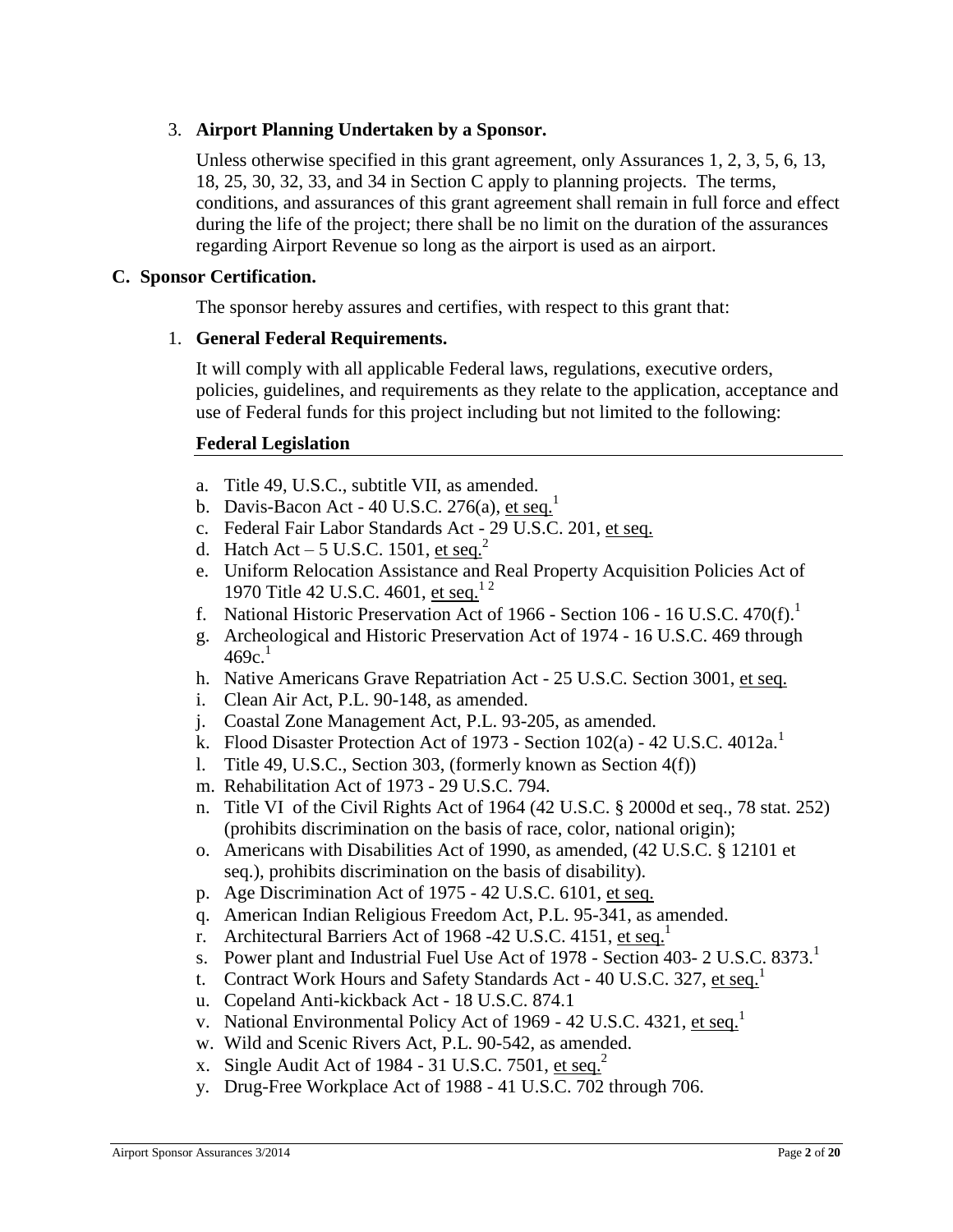z. The Federal Funding Accountability and Transparency Act of 2006, as amended (Pub. L. 109-282, as amended by section 6202 of Pub. L. 110-252).

# **Executive Orders**

- a. Executive Order 11246 Equal Employment Opportunity<sup>1</sup>
- b. Executive Order 11990 Protection of Wetlands
- c. Executive Order 11998 Flood Plain Management
- d. Executive Order 12372 Intergovernmental Review of Federal Programs
- e. Executive Order 12699 Seismic Safety of Federal and Federally Assisted New Building Construction<sup>1</sup>
- f. Executive Order 12898 Environmental Justice

# **Federal Regulations**

- a. 2 CFR Part 180 OMB Guidelines to Agencies on Governmentwide Debarment and Suspension (Nonprocurement).
- b. 2 CFR Part 200, Uniform Administrative Requirements, Cost Principles, and Audit Requirements for Federal Awards. [OMB Circular A-87 Cost Principles Applicable to Grants and Contracts with State and Local Governments, and OMB Circular A-133 - Audits of States, Local Governments, and Non-Profit Organizations].4, 5, 6
- c. 2 CFR Part 1200 Nonprocurement Suspension and Debarment
- d. 14 CFR Part 13 Investigative and Enforcement Procedures14 CFR Part 16 Rules of Practice For Federally Assisted Airport Enforcement Proceedings.
- e. 14 CFR Part 150 Airport noise compatibility planning.
- f. 28 CFR Part 35- Discrimination on the Basis of Disability in State and Local Government Services.
- g. 28 CFR § 50.3 U.S. Department of Justice Guidelines for Enforcement of Title VI of the Civil Rights Act of 1964.
- h. 29 CFR Part 1 Procedures for predetermination of wage rates.<sup>1</sup>
- i. 29 CFR Part 3 Contractors and subcontractors on public building or public work financed in whole or part by loans or grants from the United States.<sup>1</sup>
- j. 29 CFR Part 5 Labor standards provisions applicable to contracts covering federally financed and assisted construction (also labor standards provisions applicable to non-construction contracts subject to the Contract Work Hours and Safety Standards  $Act$ <sup>1</sup>
- k. 41 CFR Part 60 Office of Federal Contract Compliance Programs, Equal Employment Opportunity, Department of Labor (Federal and federally assisted contracting requirements). $1$
- l. 49 CFR Part 18 Uniform administrative requirements for grants and cooperative agreements to state and local governments.<sup>3</sup>
- m. 49 CFR Part 20 New restrictions on lobbying.
- n. 49 CFR Part 21 Nondiscrimination in federally-assisted programs of the Department of Transportation - effectuation of Title VI of the Civil Rights Act of 1964.
- o. 49 CFR Part 23 Participation by Disadvantage Business Enterprise in Airport Concessions.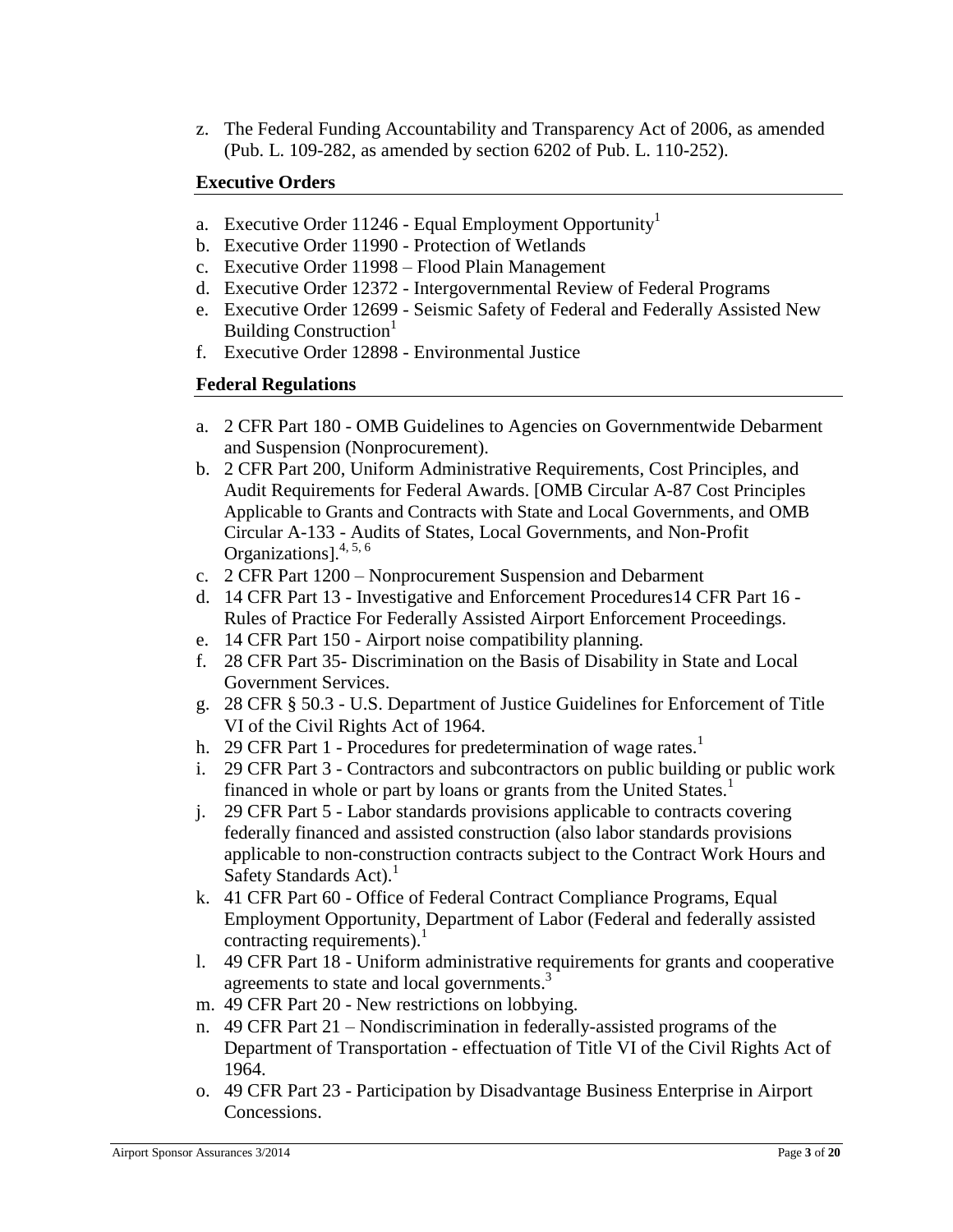- p. 49 CFR Part 24 Uniform Relocation Assistance and Real Property Acquisition for Federal and Federally Assisted Programs.<sup>12</sup>
- q. 49 CFR Part 26 Participation by Disadvantaged Business Enterprises in Department of Transportation Programs.
- r. 49 CFR Part 27 Nondiscrimination on the Basis of Handicap in Programs and Activities Receiving or Benefiting from Federal Financial Assistance.<sup>1</sup>
- s. 49 CFR Part 28 Enforcement of Nondiscrimination on the Basis of Handicap in Programs or Activities conducted by the Department of Transportation.
- t. 49 CFR Part 30 Denial of public works contracts to suppliers of goods and services of countries that deny procurement market access to U.S. contractors.
- u. 49 CFR Part 32 Governmentwide Requirements for Drug-Free Workplace (Financial Assistance)
- v. 49 CFR Part 37 Transportation Services for Individuals with Disabilities (ADA).
- w. 49 CFR Part 41 Seismic safety of Federal and federally assisted or regulated new building construction.

### **Specific Assurances**

Specific assurances required to be included in grant agreements by any of the above laws, regulations or circulars are incorporated by reference in this grant agreement.

### **Footnotes to Assurance C.1.**

- $<sup>1</sup>$  These laws do not apply to airport planning sponsors.</sup>
- 2 These laws do not apply to private sponsors.
- 3 49 CFR Part 18 and 2 CFR Part 200 contain requirements for State and Local Governments receiving Federal assistance. Any requirement levied upon State and Local Governments by this regulation and circular shall also be applicable to private sponsors receiving Federal assistance under Title 49, United States Code.
- <sup>4</sup> On December 26, 2013 at 78 FR 78590, the Office of Management and Budget (OMB) issued the Uniform Administrative Requirements, Cost Principles, and Audit Requirements for Federal Awards in 2 CFR Part 200. 2 CFR Part 200 replaces and combines the former Uniform Administrative Requirements for Grants (OMB Circular A-102 and Circular A-110 or 2 CFR Part 215 or Circular) as well as the Cost Principles (Circulars A-21 or 2 CFR part 220; Circular A-87 or 2 CFR part 225; and A-122, 2 CFR part 230). Additionally it replaces Circular A-133 guidance on the Single Annual Audit. In accordance with 2 CFR section 200.110, the standards set forth in Part 200 which affect administration of Federal awards issued by Federal agencies become effective once implemented by Federal agencies or when any future amendment to this Part becomes final. Federal agencies, including the Department of Transportation, must implement the policies and procedures applicable to Federal awards by promulgating a regulation to be effective by December 26, 2014 unless different provisions are required by statute or approved by OMB.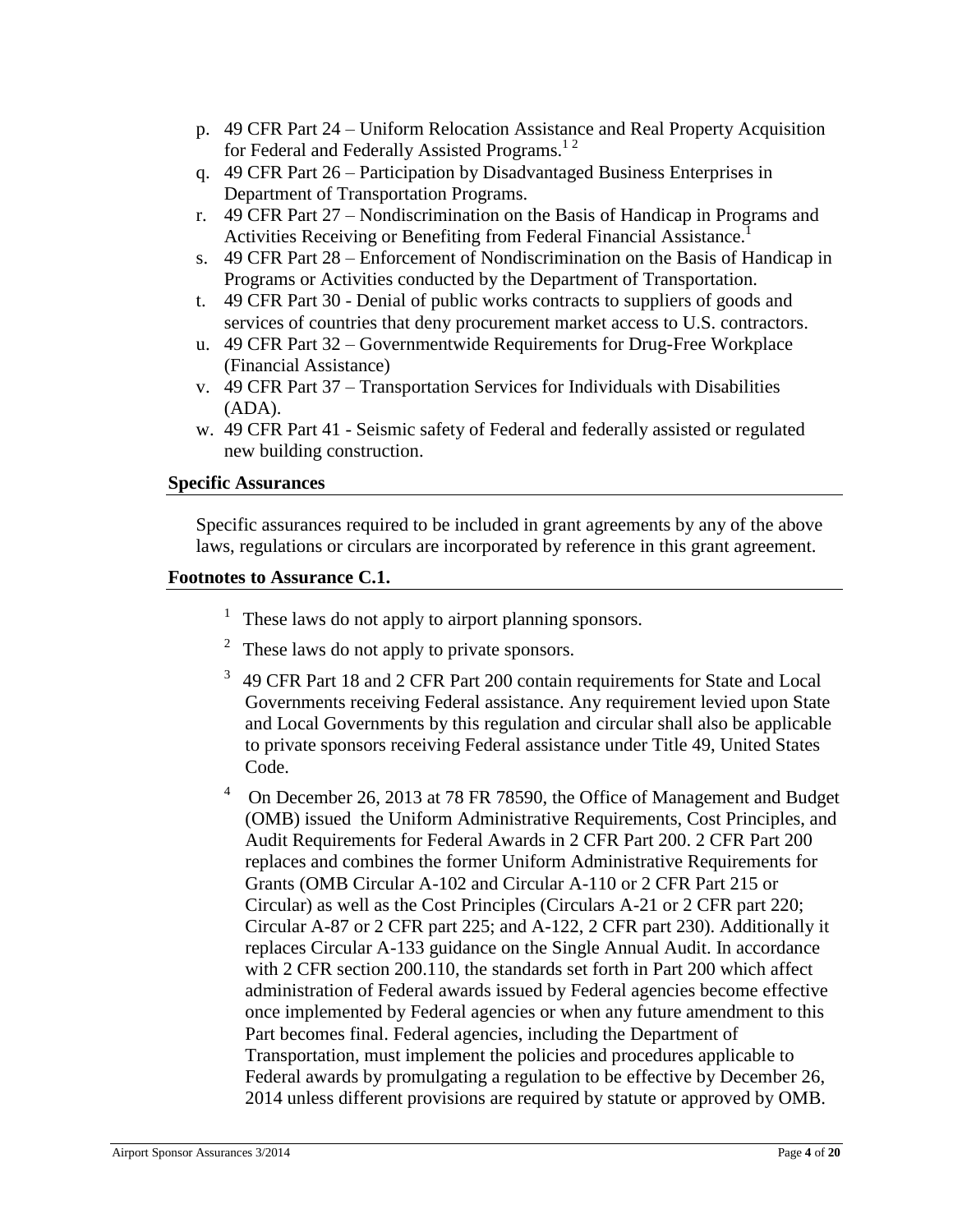- $5$  Cost principles established in 2 CFR part 200 subpart E must be used as guidelines for determining the eligibility of specific types of expenses.
- $6$  Audit requirements established in 2 CFR part 200 subpart F are the guidelines for audits.

# 2. **Responsibility and Authority of the Sponsor.**

a. Public Agency Sponsor:

It has legal authority to apply for this grant, and to finance and carry out the proposed project; that a resolution, motion or similar action has been duly adopted or passed as an official act of the applicant's governing body authorizing the filing of the application, including all understandings and assurances contained therein, and directing and authorizing the person identified as the official representative of the applicant to act in connection with the application and to provide such additional information as may be required.

### b. Private Sponsor:

It has legal authority to apply for this grant and to finance and carry out the proposed project and comply with all terms, conditions, and assurances of this grant agreement. It shall designate an official representative and shall in writing direct and authorize that person to file this application, including all understandings and assurances contained therein; to act in connection with this application; and to provide such additional information as may be required.

### 3. **Sponsor Fund Availability.**

It has sufficient funds available for that portion of the project costs which are not to be paid by the United States. It has sufficient funds available to assure operation and maintenance of items funded under this grant agreement which it will own or control.

### 4. **Good Title.**

- a. It, a public agency or the Federal government, holds good title, satisfactory to the Secretary, to the landing area of the airport or site thereof, or will give assurance satisfactory to the Secretary that good title will be acquired.
- b. For noise compatibility program projects to be carried out on the property of the sponsor, it holds good title satisfactory to the Secretary to that portion of the property upon which Federal funds will be expended or will give assurance to the Secretary that good title will be obtained.

# 5. **Preserving Rights and Powers.**

a. It will not take or permit any action which would operate to deprive it of any of the rights and powers necessary to perform any or all of the terms, conditions, and assurances in this grant agreement without the written approval of the Secretary, and will act promptly to acquire, extinguish or modify any outstanding rights or claims of right of others which would interfere with such performance by the sponsor. This shall be done in a manner acceptable to the Secretary.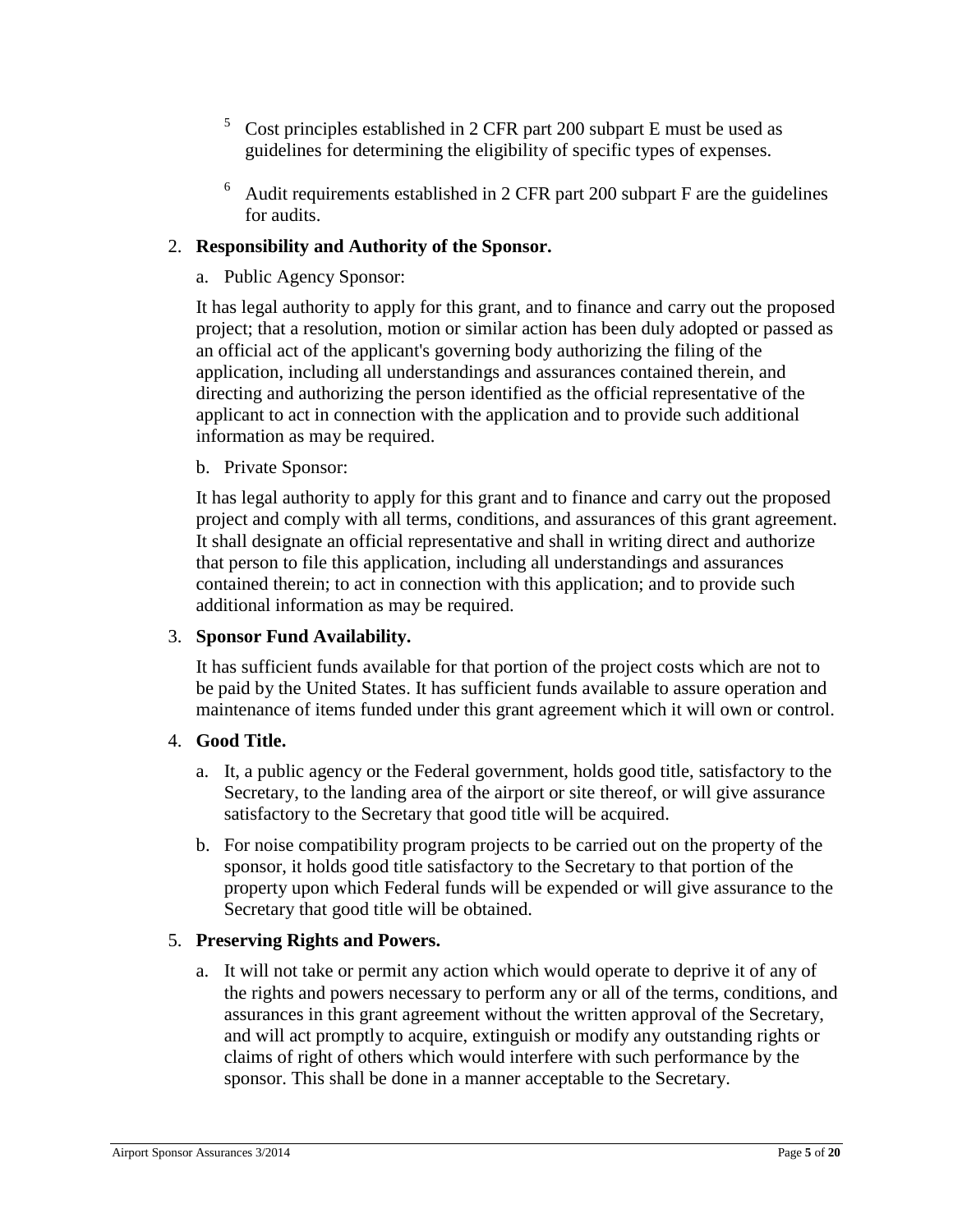- b. It will not sell, lease, encumber, or otherwise transfer or dispose of any part of its title or other interests in the property shown on Exhibit A to this application or, for a noise compatibility program project, that portion of the property upon which Federal funds have been expended, for the duration of the terms, conditions, and assurances in this grant agreement without approval by the Secretary. If the transferee is found by the Secretary to be eligible under Title 49, United States Code, to assume the obligations of this grant agreement and to have the power, authority, and financial resources to carry out all such obligations, the sponsor shall insert in the contract or document transferring or disposing of the sponsor's interest, and make binding upon the transferee all of the terms, conditions, and assurances contained in this grant agreement.
- c. For all noise compatibility program projects which are to be carried out by another unit of local government or are on property owned by a unit of local government other than the sponsor, it will enter into an agreement with that government. Except as otherwise specified by the Secretary, that agreement shall obligate that government to the same terms, conditions, and assurances that would be applicable to it if it applied directly to the FAA for a grant to undertake the noise compatibility program project. That agreement and changes thereto must be satisfactory to the Secretary. It will take steps to enforce this agreement against the local government if there is substantial non-compliance with the terms of the agreement.
- d. For noise compatibility program projects to be carried out on privately owned property, it will enter into an agreement with the owner of that property which includes provisions specified by the Secretary. It will take steps to enforce this agreement against the property owner whenever there is substantial noncompliance with the terms of the agreement.
- e. If the sponsor is a private sponsor, it will take steps satisfactory to the Secretary to ensure that the airport will continue to function as a public-use airport in accordance with these assurances for the duration of these assurances.
- f. If an arrangement is made for management and operation of the airport by any agency or person other than the sponsor or an employee of the sponsor, the sponsor will reserve sufficient rights and authority to insure that the airport will be operated and maintained in accordance Title 49, United States Code, the regulations and the terms, conditions and assurances in this grant agreement and shall insure that such arrangement also requires compliance therewith.
- g. Sponsors of commercial service airports will not permit or enter into any arrangement that results in permission for the owner or tenant of a property used as a residence, or zoned for residential use, to taxi an aircraft between that property and any location on airport. Sponsors of general aviation airports entering into any arrangement that results in permission for the owner of residential real property adjacent to or near the airport must comply with the requirements of Sec. 136 of Public Law 112-95 and the sponsor assurances.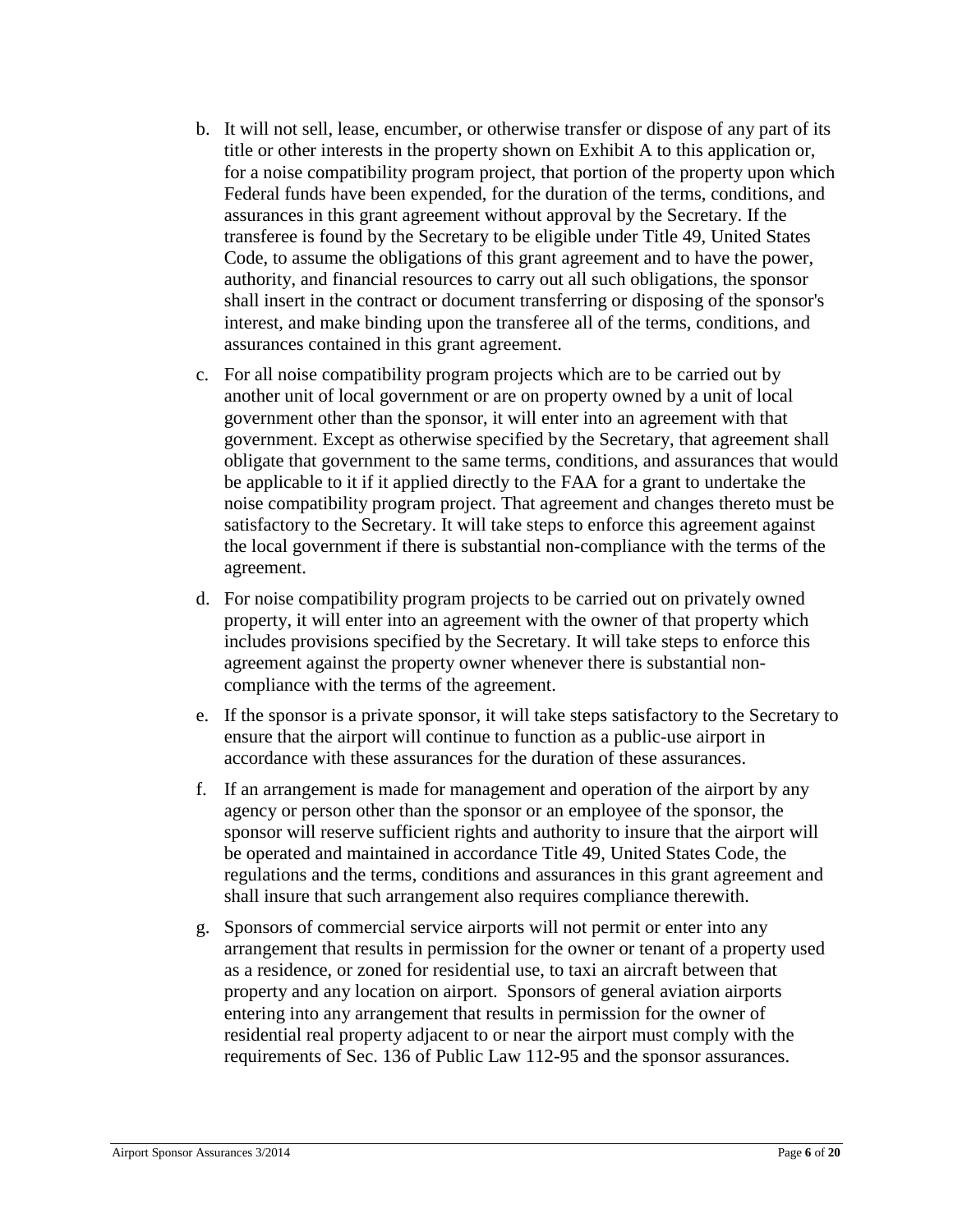# 6. **Consistency with Local Plans.**

The project is reasonably consistent with plans (existing at the time of submission of this application) of public agencies that are authorized by the State in which the project is located to plan for the development of the area surrounding the airport.

# 7. **Consideration of Local Interest.**

It has given fair consideration to the interest of communities in or near where the project may be located.

# 8. **Consultation with Users.**

In making a decision to undertake any airport development project under Title 49, United States Code, it has undertaken reasonable consultations with affected parties using the airport at which project is proposed.

# 9. **Public Hearings.**

In projects involving the location of an airport, an airport runway, or a major runway extension, it has afforded the opportunity for public hearings for the purpose of considering the economic, social, and environmental effects of the airport or runway location and its consistency with goals and objectives of such planning as has been carried out by the community and it shall, when requested by the Secretary, submit a copy of the transcript of such hearings to the Secretary. Further, for such projects, it has on its management board either voting representation from the communities where the project is located or has advised the communities that they have the right to petition the Secretary concerning a proposed project.

# 10. **Metropolitan Planning Organization.**

In projects involving the location of an airport, an airport runway, or a major runway extension at a medium or large hub airport, the sponsor has made available to and has provided upon request to the metropolitan planning organization in the area in which the airport is located, if any, a copy of the proposed amendment to the airport layout plan to depict the project and a copy of any airport master plan in which the project is described or depicted.

### 11. **Pavement Preventive Maintenance.**

With respect to a project approved after January 1, 1995, for the replacement or reconstruction of pavement at the airport, it assures or certifies that it has implemented an effective airport pavement maintenance-management program and it assures that it will use such program for the useful life of any pavement constructed, reconstructed or repaired with Federal financial assistance at the airport. It will provide such reports on pavement condition and pavement management programs as the Secretary determines may be useful.

### 12. **Terminal Development Prerequisites.**

For projects which include terminal development at a public use airport, as defined in Title 49, it has, on the date of submittal of the project grant application, all the safety equipment required for certification of such airport under section 44706 of Title 49, United States Code, and all the security equipment required by rule or regulation, and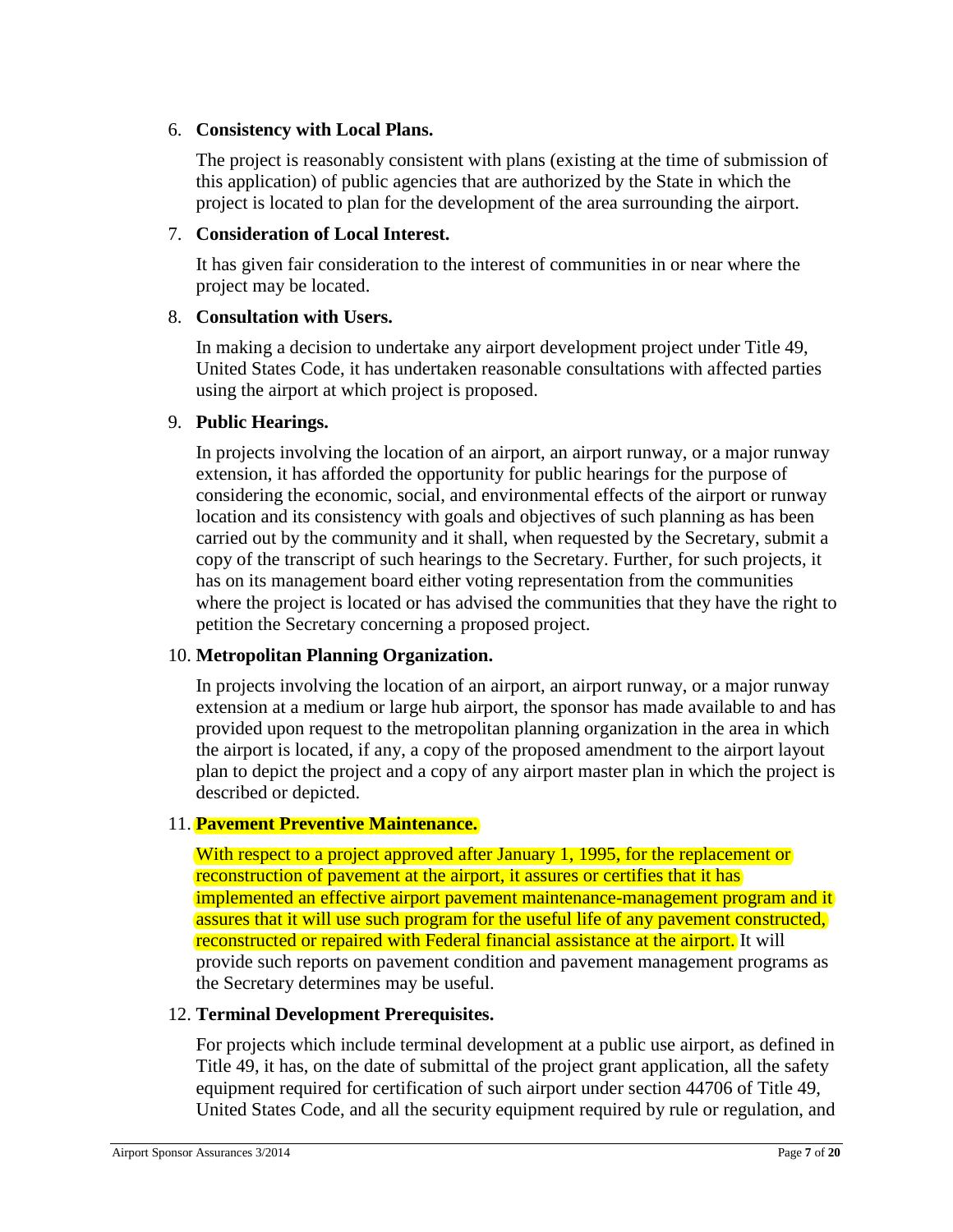has provided for access to the passenger enplaning and deplaning area of such airport to passengers enplaning and deplaning from aircraft other than air carrier aircraft.

# 13. **Accounting System, Audit, and Record Keeping Requirements.**

- a. It shall keep all project accounts and records which fully disclose the amount and disposition by the recipient of the proceeds of this grant, the total cost of the project in connection with which this grant is given or used, and the amount or nature of that portion of the cost of the project supplied by other sources, and such other financial records pertinent to the project. The accounts and records shall be kept in accordance with an accounting system that will facilitate an effective audit in accordance with the Single Audit Act of 1984.
- b. It shall make available to the Secretary and the Comptroller General of the United States, or any of their duly authorized representatives, for the purpose of audit and examination, any books, documents, papers, and records of the recipient that are pertinent to this grant. The Secretary may require that an appropriate audit be conducted by a recipient. In any case in which an independent audit is made of the accounts of a sponsor relating to the disposition of the proceeds of a grant or relating to the project in connection with which this grant was given or used, it shall file a certified copy of such audit with the Comptroller General of the United States not later than six (6) months following the close of the fiscal year for which the audit was made.

### 14. **Minimum Wage Rates.**

It shall include, in all contracts in excess of \$2,000 for work on any projects funded under this grant agreement which involve labor, provisions establishing minimum rates of wages, to be predetermined by the Secretary of Labor, in accordance with the Davis-Bacon Act, as amended (40 U.S.C. 276a-276a-5), which contractors shall pay to skilled and unskilled labor, and such minimum rates shall be stated in the invitation for bids and shall be included in proposals or bids for the work.

### 15. **Veteran's Preference.**

It shall include in all contracts for work on any project funded under this grant agreement which involve labor, such provisions as are necessary to insure that, in the employment of labor (except in executive, administrative, and supervisory positions), preference shall be given to Vietnam era veterans, Persian Gulf veterans, Afghanistan-Iraq war veterans, disabled veterans, and small business concerns owned and controlled by disabled veterans as defined in Section 47112 of Title 49, United States Code. However, this preference shall apply only where the individuals are available and qualified to perform the work to which the employment relates.

### 16. **Conformity to Plans and Specifications.**

It will execute the project subject to plans, specifications, and schedules approved by the Secretary. Such plans, specifications, and schedules shall be submitted to the Secretary prior to commencement of site preparation, construction, or other performance under this grant agreement, and, upon approval of the Secretary, shall be incorporated into this grant agreement. Any modification to the approved plans,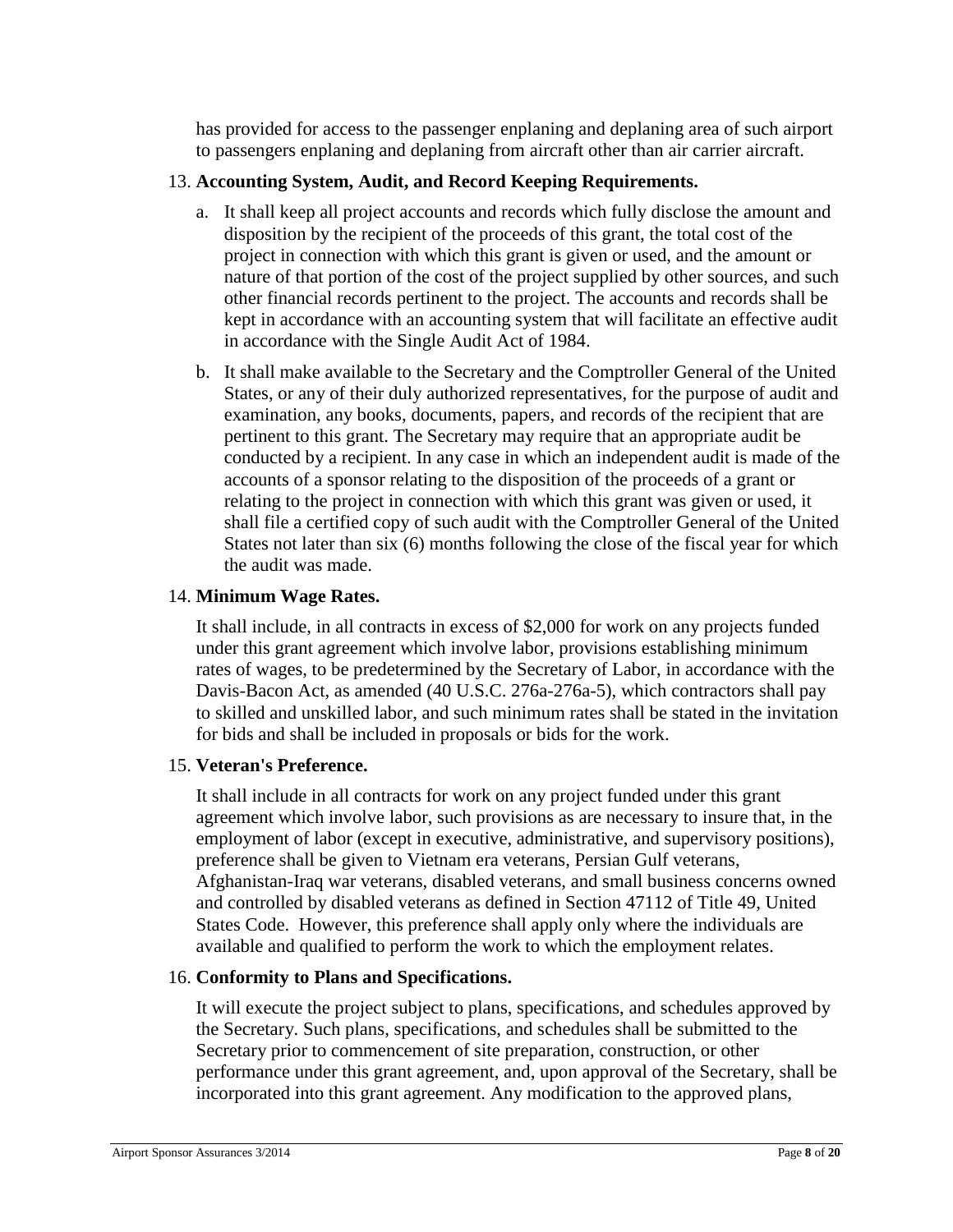specifications, and schedules shall also be subject to approval of the Secretary, and incorporated into this grant agreement.

#### 17. **Construction Inspection and Approval.**

It will provide and maintain competent technical supervision at the construction site throughout the project to assure that the work conforms to the plans, specifications, and schedules approved by the Secretary for the project. It shall subject the construction work on any project contained in an approved project application to inspection and approval by the Secretary and such work shall be in accordance with regulations and procedures prescribed by the Secretary. Such regulations and procedures shall require such cost and progress reporting by the sponsor or sponsors of such project as the Secretary shall deem necessary.

#### 18. **Planning Projects.**

In carrying out planning projects:

- a. It will execute the project in accordance with the approved program narrative contained in the project application or with the modifications similarly approved.
- b. It will furnish the Secretary with such periodic reports as required pertaining to the planning project and planning work activities.
- c. It will include in all published material prepared in connection with the planning project a notice that the material was prepared under a grant provided by the United States.
- d. It will make such material available for examination by the public, and agrees that no material prepared with funds under this project shall be subject to copyright in the United States or any other country.
- e. It will give the Secretary unrestricted authority to publish, disclose, distribute, and otherwise use any of the material prepared in connection with this grant.
- f. It will grant the Secretary the right to disapprove the sponsor's employment of specific consultants and their subcontractors to do all or any part of this project as well as the right to disapprove the proposed scope and cost of professional services.
- g. It will grant the Secretary the right to disapprove the use of the sponsor's employees to do all or any part of the project.
- h. It understands and agrees that the Secretary's approval of this project grant or the Secretary's approval of any planning material developed as part of this grant does not constitute or imply any assurance or commitment on the part of the Secretary to approve any pending or future application for a Federal airport grant.

### 19. **Operation and Maintenance.**

a. The airport and all facilities which are necessary to serve the aeronautical users of the airport, other than facilities owned or controlled by the United States, shall be operated at all times in a safe and serviceable condition and in accordance with the minimum standards as may be required or prescribed by applicable Federal,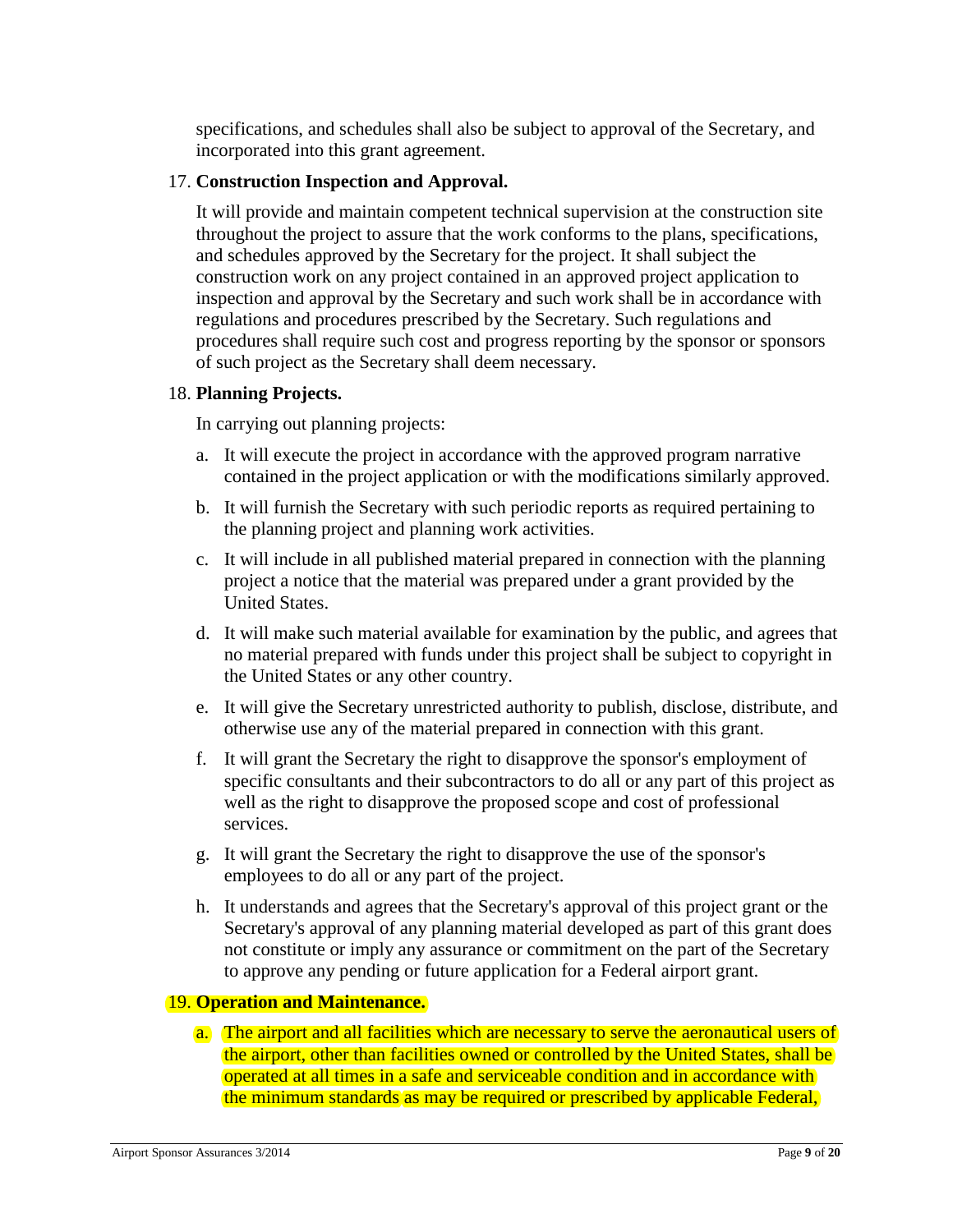state and local agencies for maintenance and operation. It will not cause or permit any activity or action thereon which would interfere with its use for airport purposes. It will suitably operate and maintain the airport and all facilities thereon or connected therewith, with due regard to climatic and flood conditions. Any proposal to temporarily close the airport for non-aeronautical purposes must first be approved by the Secretary. In furtherance of this assurance, the sponsor will have in effect arrangements for-

- 1) Operating the airport's aeronautical facilities whenever required;
- 2) Promptly marking and lighting hazards resulting from airport conditions, including temporary conditions; and
- 3) Promptly notifying airmen of any condition affecting aeronautical use of the airport. Nothing contained herein shall be construed to require that the airport be operated for aeronautical use during temporary periods when snow, flood or other climatic conditions interfere with such operation and maintenance. Further, nothing herein shall be construed as requiring the maintenance, repair, restoration, or replacement of any structure or facility which is substantially damaged or destroyed due to an act of God or other condition or circumstance beyond the control of the sponsor.
- b. It will suitably operate and maintain noise compatibility program items that it owns or controls upon which Federal funds have been expended.

#### 20. **Hazard Removal and Mitigation.**

It will take appropriate action to assure that such terminal airspace as is required to protect instrument and visual operations to the airport (including established minimum flight altitudes) will be adequately cleared and protected by removing, lowering, relocating, marking, or lighting or otherwise mitigating existing airport hazards and by preventing the establishment or creation of future airport hazards.

#### 21. **Compatible Land Use.**

It will take appropriate action, to the extent reasonable, including the adoption of zoning laws, to restrict the use of land adjacent to or in the immediate vicinity of the airport to activities and purposes compatible with normal airport operations, including landing and takeoff of aircraft. In addition, if the project is for noise compatibility program implementation, it will not cause or permit any change in land use, within its jurisdiction, that will reduce its compatibility, with respect to the airport, of the noise compatibility program measures upon which Federal funds have been expended.

#### 22. **Economic Nondiscrimination.**

- a. It will make the airport available as an airport for public use on reasonable terms and without unjust discrimination to all types, kinds and classes of aeronautical activities, including commercial aeronautical activities offering services to the public at the airport.
- b. In any agreement, contract, lease, or other arrangement under which a right or privilege at the airport is granted to any person, firm, or corporation to conduct or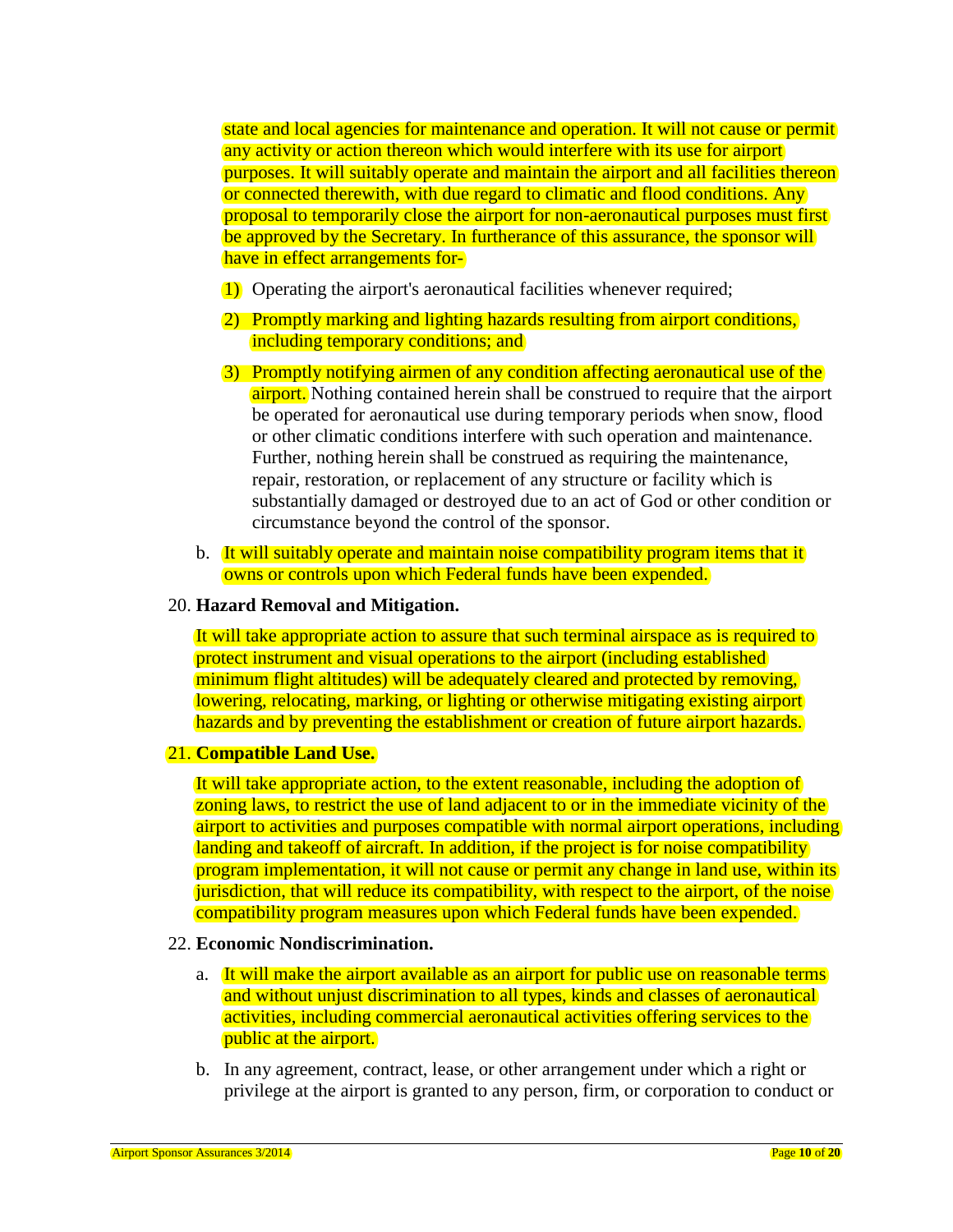to engage in any aeronautical activity for furnishing services to the public at the airport, the sponsor will insert and enforce provisions requiring the contractor to-

- 1) furnish said services on a reasonable, and not unjustly discriminatory, basis to all users thereof, and
- 2) charge reasonable, and not unjustly discriminatory, prices for each unit or service, provided that the contractor may be allowed to make reasonable and nondiscriminatory discounts, rebates, or other similar types of price reductions to volume purchasers.
- c. Each fixed-based operator at the airport shall be subject to the same rates, fees, rentals, and other charges as are uniformly applicable to all other fixed-based operators making the same or similar uses of such airport and utilizing the same or similar facilities.
- d. Each air carrier using such airport shall have the right to service itself or to use any fixed-based operator that is authorized or permitted by the airport to serve any air carrier at such airport.
- e. Each air carrier using such airport (whether as a tenant, non-tenant, or subtenant of another air carrier tenant) shall be subject to such nondiscriminatory and substantially comparable rules, regulations, conditions, rates, fees, rentals, and other charges with respect to facilities directly and substantially related to providing air transportation as are applicable to all such air carriers which make similar use of such airport and utilize similar facilities, subject to reasonable classifications such as tenants or non-tenants and signatory carriers and nonsignatory carriers. Classification or status as tenant or signatory shall not be unreasonably withheld by any airport provided an air carrier assumes obligations substantially similar to those already imposed on air carriers in such classification or status.
- f. It will not exercise or grant any right or privilege which operates to prevent any person, firm, or corporation operating aircraft on the airport from performing any services on its own aircraft with its own employees [including, but not limited to maintenance, repair, and fueling] that it may choose to perform.
- g. In the event the sponsor itself exercises any of the rights and privileges referred to in this assurance, the services involved will be provided on the same conditions as would apply to the furnishing of such services by commercial aeronautical service providers authorized by the sponsor under these provisions.
- h. The sponsor may establish such reasonable, and not unjustly discriminatory, conditions to be met by all users of the airport as may be necessary for the safe and efficient operation of the airport.
- i. The sponsor may prohibit or limit any given type, kind or class of aeronautical use of the airport if such action is necessary for the safe operation of the airport or necessary to serve the civil aviation needs of the public.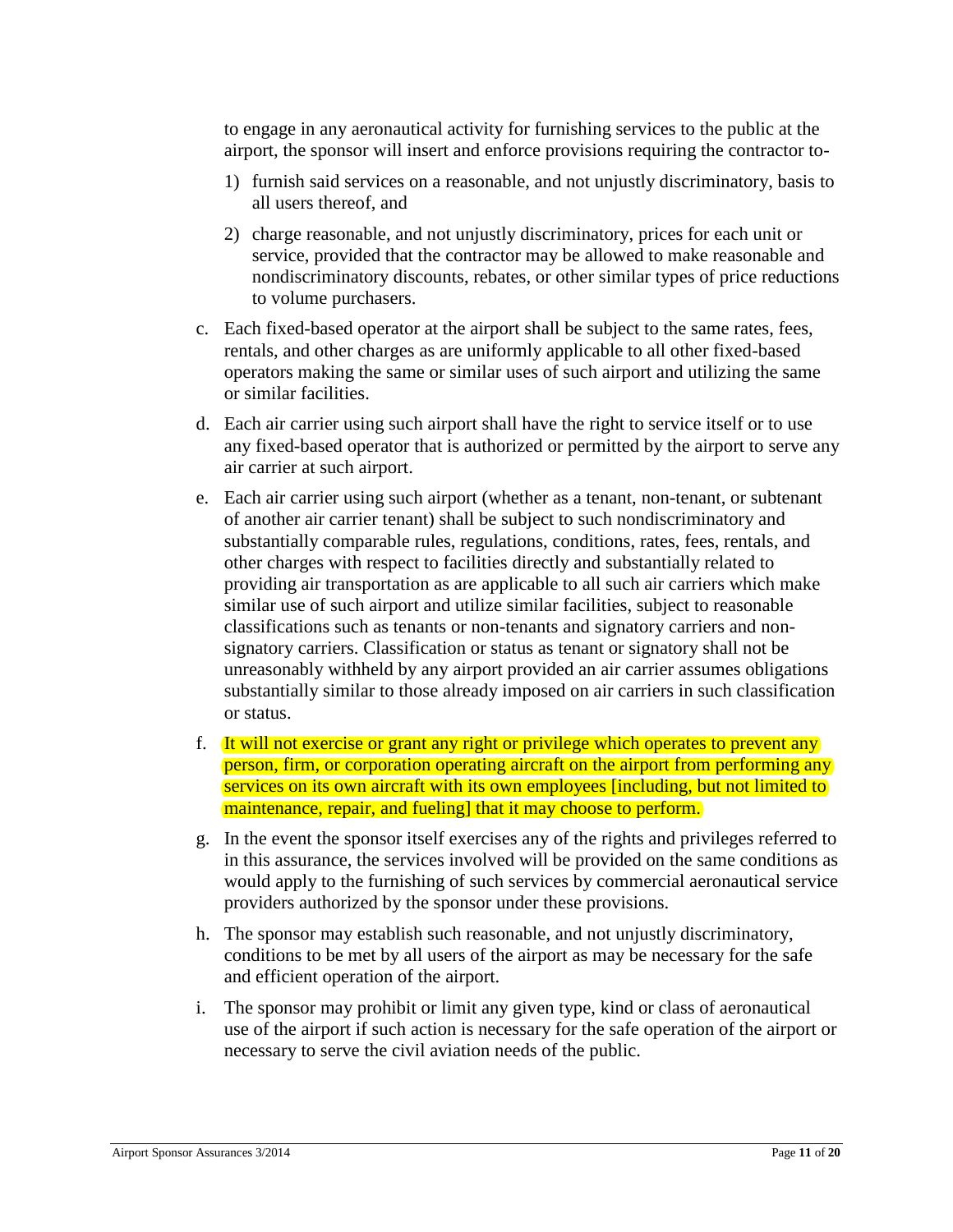# 23. **Exclusive Rights.**

It will permit no exclusive right for the use of the airport by any person providing, or intending to provide, aeronautical services to the public. For purposes of this paragraph, the providing of the services at an airport by a single fixed-based operator shall not be construed as an exclusive right if both of the following apply:

- a. It would be unreasonably costly, burdensome, or impractical for more than one fixed-based operator to provide such services, and
- b. If allowing more than one fixed-based operator to provide such services would require the reduction of space leased pursuant to an existing agreement between such single fixed-based operator and such airport. It further agrees that it will not, either directly or indirectly, grant or permit any person, firm, or corporation, the exclusive right at the airport to conduct any aeronautical activities, including, but not limited to charter flights, pilot training, aircraft rental and sightseeing, aerial photography, crop dusting, aerial advertising and surveying, air carrier operations, aircraft sales and services, sale of aviation petroleum products whether or not conducted in conjunction with other aeronautical activity, repair and maintenance of aircraft, sale of aircraft parts, and any other activities which because of their direct relationship to the operation of aircraft can be regarded as an aeronautical activity, and that it will terminate any exclusive right to conduct an aeronautical activity now existing at such an airport before the grant of any assistance under Title 49, United States Code.

### 24. **Fee and Rental Structure.**

It will maintain a fee and rental structure for the facilities and services at the airport which will make the airport as self-sustaining as possible under the circumstances existing at the particular airport, taking into account such factors as the volume of traffic and economy of collection. No part of the Federal share of an airport development, airport planning or noise compatibility project for which a grant is made under Title 49, United States Code, the Airport and Airway Improvement Act of 1982, the Federal Airport Act or the Airport and Airway Development Act of 1970 shall be included in the rate basis in establishing fees, rates, and charges for users of that airport.

### 25. **Airport Revenues.**

- a. All revenues generated by the airport and any local taxes on aviation fuel established after December 30, 1987, will be expended by it for the capital or operating costs of the airport; the local airport system; or other local facilities which are owned or operated by the owner or operator of the airport and which are directly and substantially related to the actual air transportation of passengers or property; or for noise mitigation purposes on or off the airport. The following exceptions apply to this paragraph:
	- 1) If covenants or assurances in debt obligations issued before September 3, 1982, by the owner or operator of the airport, or provisions enacted before September 3, 1982, in governing statutes controlling the owner or operator's financing, provide for the use of the revenues from any of the airport owner or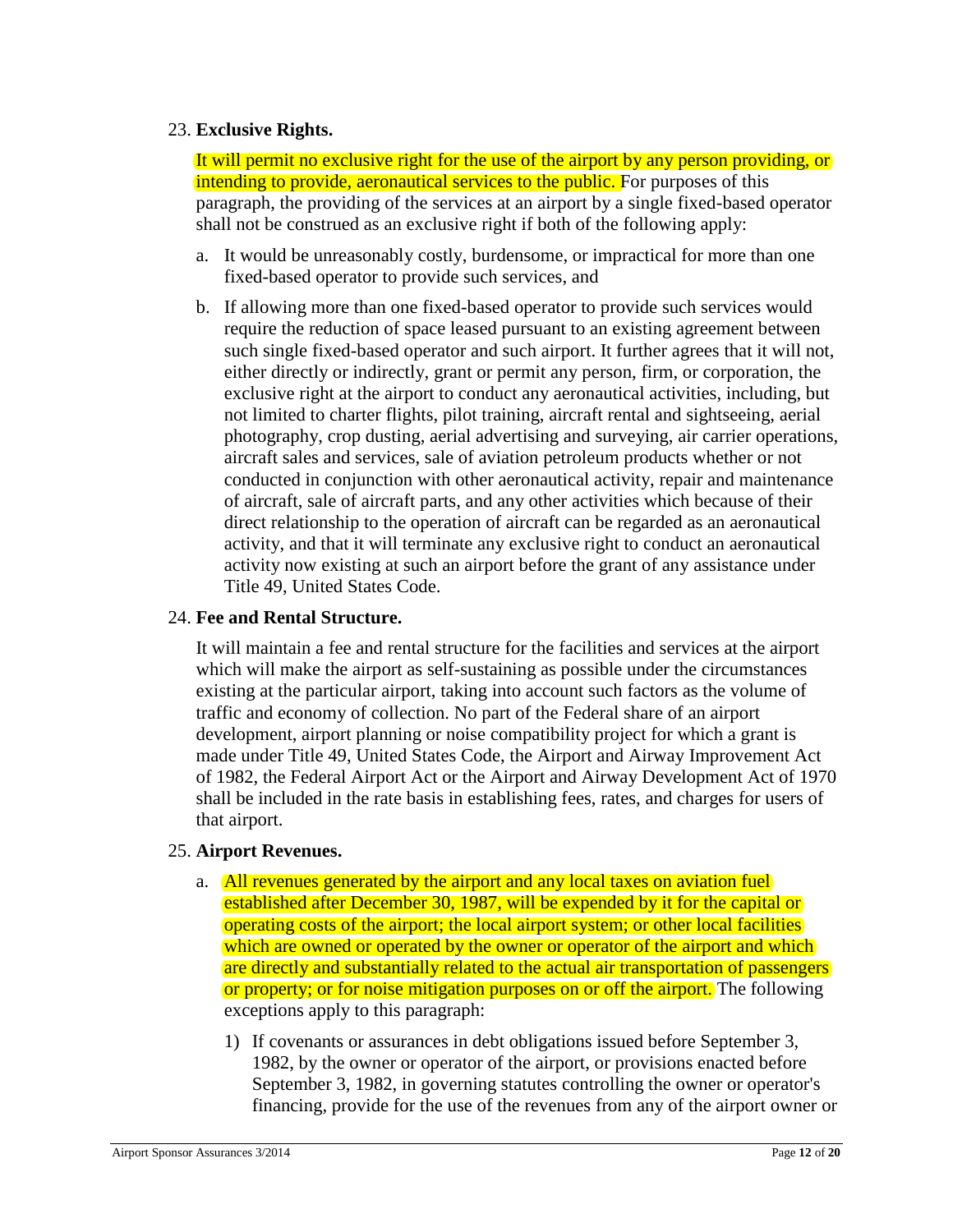operator's facilities, including the airport, to support not only the airport but also the airport owner or operator's general debt obligations or other facilities, then this limitation on the use of all revenues generated by the airport (and, in the case of a public airport, local taxes on aviation fuel) shall not apply.

- 2) If the Secretary approves the sale of a privately owned airport to a public sponsor and provides funding for any portion of the public sponsor's acquisition of land, this limitation on the use of all revenues generated by the sale shall not apply to certain proceeds from the sale. This is conditioned on repayment to the Secretary by the private owner of an amount equal to the remaining unamortized portion (amortized over a 20-year period) of any airport improvement grant made to the private owner for any purpose other than land acquisition on or after October 1, 1996, plus an amount equal to the federal share of the current fair market value of any land acquired with an airport improvement grant made to that airport on or after October 1, 1996.
- 3) Certain revenue derived from or generated by mineral extraction, production, lease, or other means at a general aviation airport (as defined at Section 47102 of title 49 United States Code), if the FAA determines the airport sponsor meets the requirements set forth in Sec. 813 of Public Law 112-95.
- b. As part of the annual audit required under the Single Audit Act of 1984, the sponsor will direct that the audit will review, and the resulting audit report will provide an opinion concerning, the use of airport revenue and taxes in paragraph (a), and indicating whether funds paid or transferred to the owner or operator are paid or transferred in a manner consistent with Title 49, United States Code and any other applicable provision of law, including any regulation promulgated by the Secretary or Administrator.
- c. Any civil penalties or other sanctions will be imposed for violation of this assurance in accordance with the provisions of Section 47107 of Title 49, United States Code.

### 26. **Reports and Inspections.**

It will:

- a. submit to the Secretary such annual or special financial and operations reports as the Secretary may reasonably request and make such reports available to the public; make available to the public at reasonable times and places a report of the airport budget in a format prescribed by the Secretary;
- b. for airport development projects, make the airport and all airport records and documents affecting the airport, including deeds, leases, operation and use agreements, regulations and other instruments, available for inspection by any duly authorized agent of the Secretary upon reasonable request;
- c. for noise compatibility program projects, make records and documents relating to the project and continued compliance with the terms, conditions, and assurances of this grant agreement including deeds, leases, agreements, regulations, and other instruments, available for inspection by any duly authorized agent of the Secretary upon reasonable request; and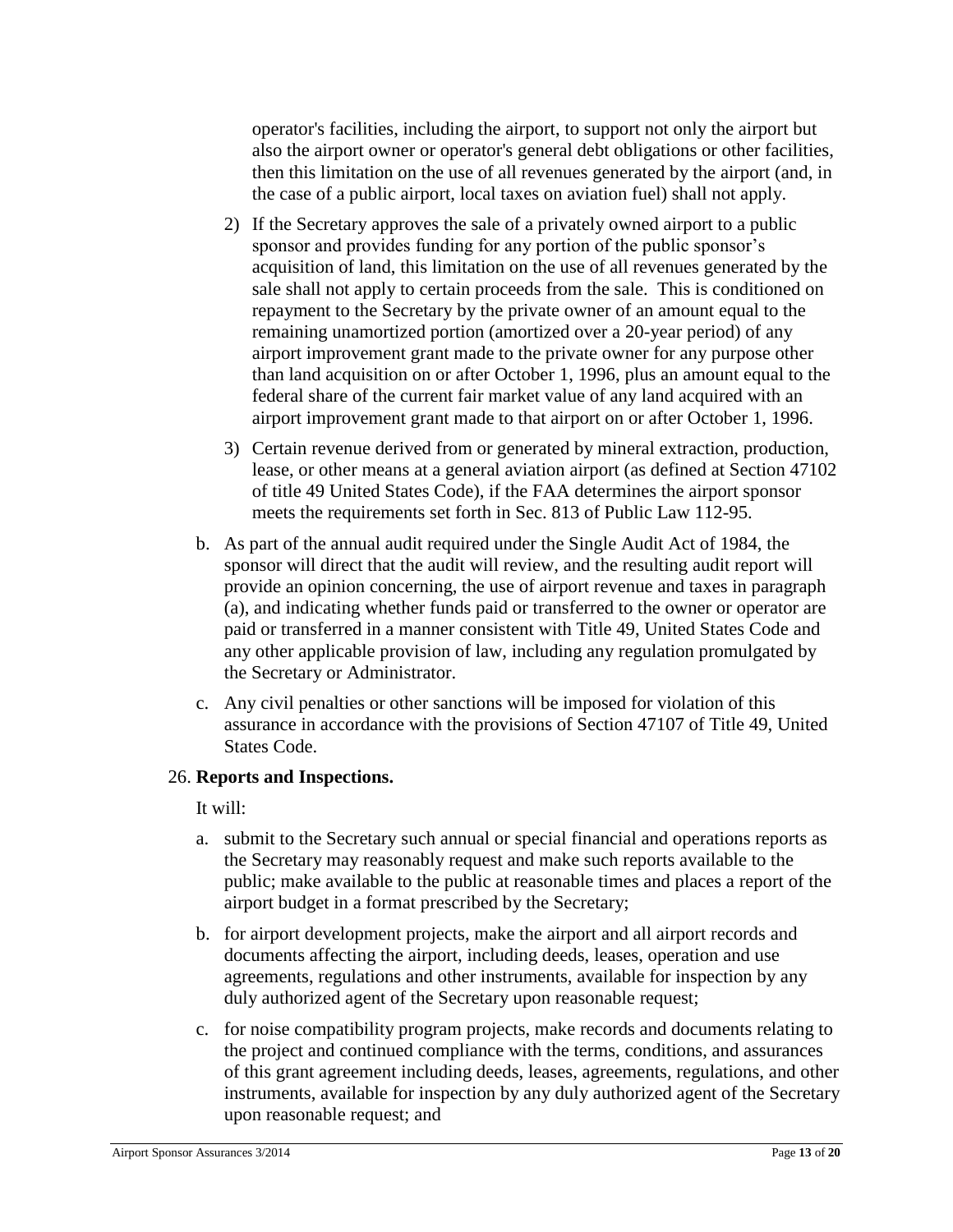- d. in a format and time prescribed by the Secretary, provide to the Secretary and make available to the public following each of its fiscal years, an annual report listing in detail:
	- 1) all amounts paid by the airport to any other unit of government and the purposes for which each such payment was made; and
	- 2) all services and property provided by the airport to other units of government and the amount of compensation received for provision of each such service and property.

# 27. **Use by Government Aircraft.**

It will make available all of the facilities of the airport developed with Federal financial assistance and all those usable for landing and takeoff of aircraft to the United States for use by Government aircraft in common with other aircraft at all times without charge, except, if the use by Government aircraft is substantial, charge may be made for a reasonable share, proportional to such use, for the cost of operating and maintaining the facilities used. Unless otherwise determined by the Secretary, or otherwise agreed to by the sponsor and the using agency, substantial use of an airport by Government aircraft will be considered to exist when operations of such aircraft are in excess of those which, in the opinion of the Secretary, would unduly interfere with use of the landing areas by other authorized aircraft, or during any calendar month that –

- a. Five (5) or more Government aircraft are regularly based at the airport or on land adjacent thereto; or
- b. The total number of movements (counting each landing as a movement) of Government aircraft is 300 or more, or the gross accumulative weight of Government aircraft using the airport (the total movement of Government aircraft multiplied by gross weights of such aircraft) is in excess of five million pounds.

# 28. **Land for Federal Facilities.**

It will furnish without cost to the Federal Government for use in connection with any air traffic control or air navigation activities, or weather-reporting and communication activities related to air traffic control, any areas of land or water, or estate therein, or rights in buildings of the sponsor as the Secretary considers necessary or desirable for construction, operation, and maintenance at Federal expense of space or facilities for such purposes. Such areas or any portion thereof will be made available as provided herein within four months after receipt of a written request from the Secretary.

### 29. **Airport Layout Plan.**

- a. It will keep up to date at all times an airport layout plan of the airport showing
	- 1) boundaries of the airport and all proposed additions thereto, together with the boundaries of all offsite areas owned or controlled by the sponsor for airport purposes and proposed additions thereto;
	- 2) the location and nature of all existing and proposed airport facilities and structures (such as runways, taxiways, aprons, terminal buildings, hangars and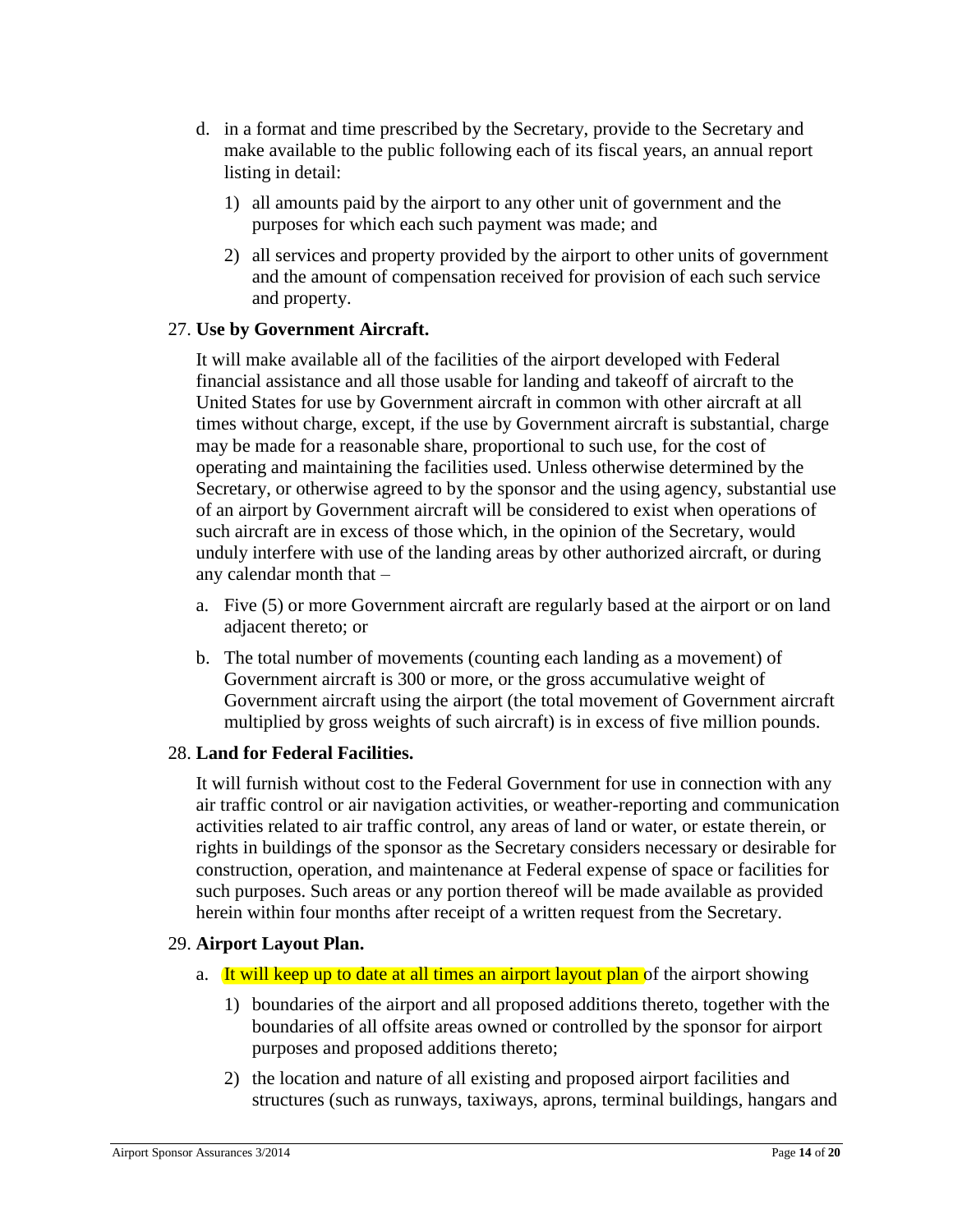roads), including all proposed extensions and reductions of existing airport facilities;

- 3) the location of all existing and proposed nonaviation areas and of all existing improvements thereon; and
- 4) all proposed and existing access points used to taxi aircraft across the airport's property boundary. Such airport layout plans and each amendment, revision, or modification thereof, shall be subject to the approval of the Secretary which approval shall be evidenced by the signature of a duly authorized representative of the Secretary on the face of the airport layout plan. The sponsor will not make or permit any changes or alterations in the airport or any of its facilities which are not in conformity with the airport layout plan as approved by the Secretary and which might, in the opinion of the Secretary, adversely affect the safety, utility or efficiency of the airport.
- b. If a change or alteration in the airport or the facilities is made which the Secretary determines adversely affects the safety, utility, or efficiency of any federally owned, leased, or funded property on or off the airport and which is not in conformity with the airport layout plan as approved by the Secretary, the owner or operator will, if requested, by the Secretary (1) eliminate such adverse effect in a manner approved by the Secretary; or (2) bear all costs of relocating such property (or replacement thereof) to a site acceptable to the Secretary and all costs of restoring such property (or replacement thereof) to the level of safety, utility, efficiency, and cost of operation existing before the unapproved change in the airport or its facilities except in the case of a relocation or replacement of an existing airport facility due to a change in the Secretary's design standards beyond the control of the airport sponsor.

### 30. **Civil Rights.**

It will promptly take any measures necessary to ensure that no person in the United States shall, on the grounds of race, creed, color, national origin, sex, age, or disability be excluded from participation in, be denied the benefits of, or be otherwise subjected to discrimination in any activity conducted with, or benefiting from, funds received from this grant.

- a. Using the definitions of activity, facility and program as found and defined in §§ 21.23 (b) and 21.23 (e) of 49 CFR § 21, the sponsor will facilitate all programs, operate all facilities, or conduct all programs in compliance with all nondiscrimination requirements imposed by, or pursuant to these assurances.
- b. Applicability
	- 1) Programs and Activities. If the sponsor has received a grant (or other federal assistance) for any of the sponsor's program or activities, these requirements extend to all of the sponsor's programs and activities.
	- 2) Facilities. Where it receives a grant or other federal financial assistance to construct, expand, renovate, remodel, alter or acquire a facility, or part of a facility, the assurance extends to the entire facility and facilities operated in connection therewith.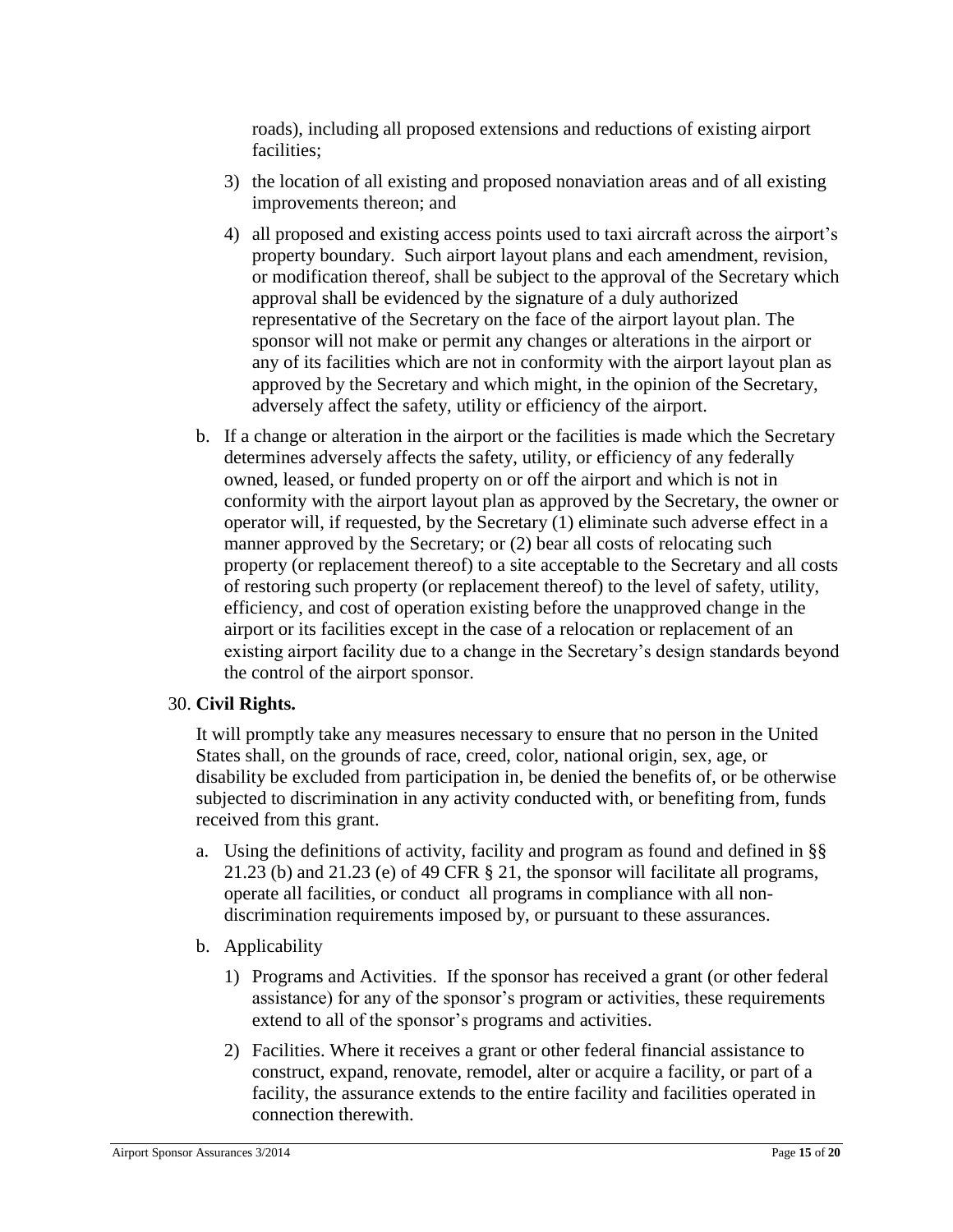- 3) Real Property. Where the sponsor receives a grant or other Federal financial assistance in the form of, or for the acquisition of real property or an interest in real property, the assurance will extend to rights to space on, over, or under such property.
- c. Duration.

The sponsor agrees that it is obligated to this assurance for the period during which Federal financial assistance is extended to the program, except where the Federal financial assistance is to provide, or is in the form of, personal property, or real property, or interest therein, or structures or improvements thereon, in which case the assurance obligates the sponsor, or any transferee for the longer of the following periods:

- 1) So long as the airport is used as an airport, or for another purpose involving the provision of similar services or benefits; or
- 2) So long as the sponsor retains ownership or possession of the property.
- d. Required Solicitation Language. It will include the following notification in all solicitations for bids, Requests For Proposals for work, or material under this grant agreement and in all proposals for agreements, including airport concessions, regardless of funding source:

"The **(Name of Sponsor)**, in accordance with the provisions of Title VI of the Civil Rights Act of 1964 (78 Stat. 252, 42 U.S.C. §§ 2000d to 2000d-4) and the Regulations, hereby notifies all bidders that it will affirmatively ensure that any contract entered into pursuant to this advertisement, disadvantaged business enterprises and airport concession disadvantaged business enterprises will be afforded full and fair opportunity to submit bids in response to this invitation and will not be discriminated against on the grounds of race, color, or national origin in consideration for an award."

- e. Required Contract Provisions.
	- 1) It will insert the non-discrimination contract clauses requiring compliance with the acts and regulations relative to non-discrimination in Federallyassisted programs of the DOT, and incorporating the acts and regulations into the contracts by reference in every contract or agreement subject to the nondiscrimination in Federally-assisted programs of the DOT acts and regulations.
	- 2) It will include a list of the pertinent non-discrimination authorities in every contract that is subject to the non-discrimination acts and regulations.
	- 3) It will insert non-discrimination contract clauses as a covenant running with the land, in any deed from the United States effecting or recording a transfer of real property, structures, use, or improvements thereon or interest therein to a sponsor.
	- 4) It will insert non-discrimination contract clauses prohibiting discrimination on the basis of race, color, national origin, creed, sex, age, or handicap as a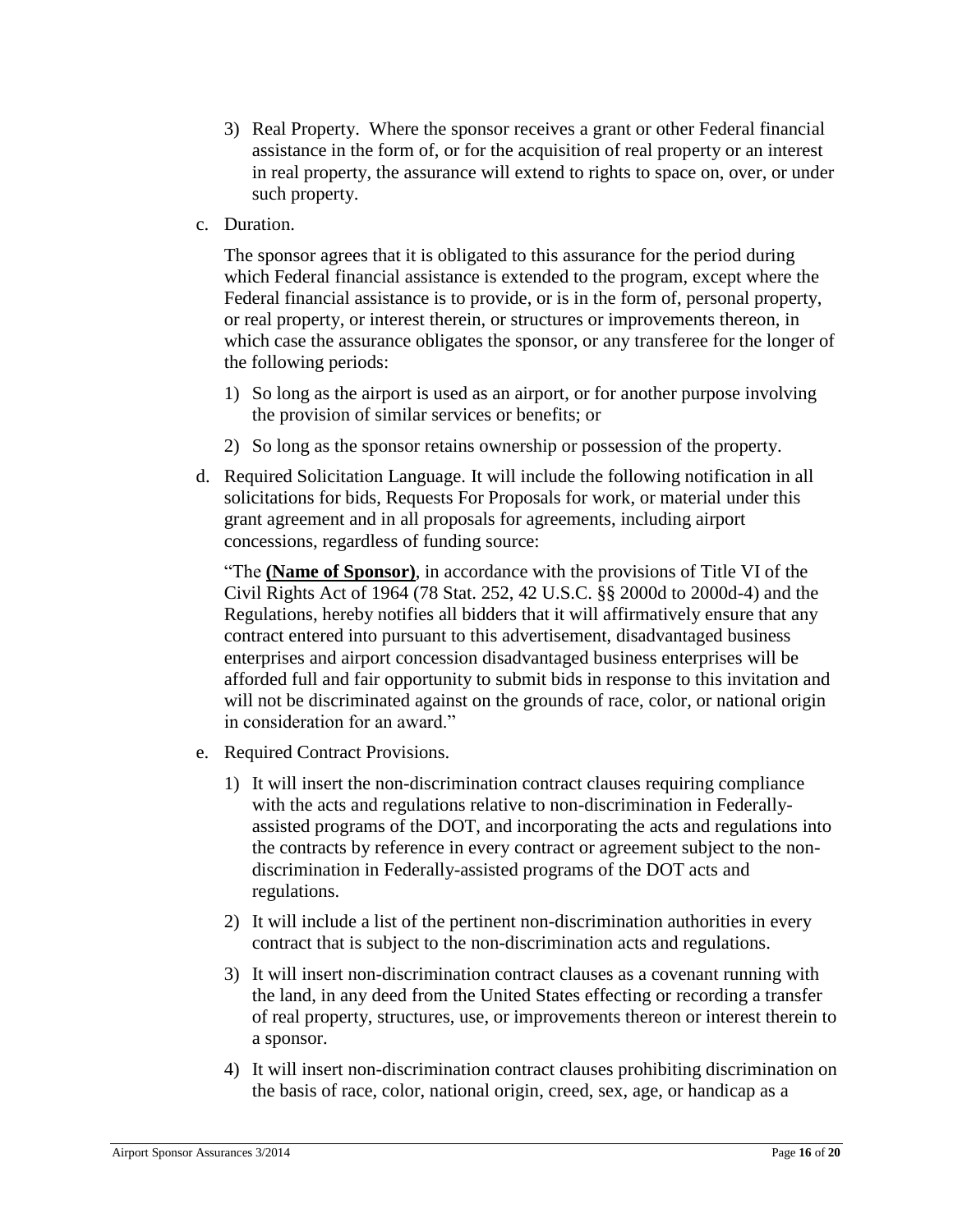covenant running with the land, in any future deeds, leases, license, permits, or similar instruments entered into by the sponsor with other parties:

- a) For the subsequent transfer of real property acquired or improved under the applicable activity, project, or program; and
- b) For the construction or use of, or access to, space on, over, or under real property acquired or improved under the applicable activity, project, or program.
- f. It will provide for such methods of administration for the program as are found by the Secretary to give reasonable guarantee that it, other recipients, sub-recipients, sub-grantees, contractors, subcontractors, consultants, transferees, successors in interest, and other participants of Federal financial assistance under such program will comply with all requirements imposed or pursuant to the acts, the regulations, and this assurance.
- g. It agrees that the United States has a right to seek judicial enforcement with regard to any matter arising under the acts, the regulations, and this assurance.

# 31. **Disposal of Land.**

- a. For land purchased under a grant for airport noise compatibility purposes, including land serving as a noise buffer, it will dispose of the land, when the land is no longer needed for such purposes, at fair market value, at the earliest practicable time. That portion of the proceeds of such disposition which is proportionate to the United States' share of acquisition of such land will be, at the discretion of the Secretary, (1) reinvested in another project at the airport, or (2) transferred to another eligible airport as prescribed by the Secretary. The Secretary shall give preference to the following, in descending order, (1) reinvestment in an approved noise compatibility project, (2) reinvestment in an approved project that is eligible for grant funding under Section 47117(e) of title 49 United States Code, (3) reinvestment in an approved airport development project that is eligible for grant funding under Sections 47114, 47115, or 47117 of title 49 United States Code, (4) transferred to an eligible sponsor of another public airport to be reinvested in an approved noise compatibility project at that airport, and (5) paid to the Secretary for deposit in the Airport and Airway Trust Fund. If land acquired under a grant for noise compatibility purposes is leased at fair market value and consistent with noise buffering purposes, the lease will not be considered a disposal of the land. Revenues derived from such a lease may be used for an approved airport development project that would otherwise be eligible for grant funding or any permitted use of airport revenue.
- b. For land purchased under a grant for airport development purposes (other than noise compatibility), it will, when the land is no longer needed for airport purposes, dispose of such land at fair market value or make available to the Secretary an amount equal to the United States' proportionate share of the fair market value of the land. That portion of the proceeds of such disposition which is proportionate to the United States' share of the cost of acquisition of such land will, (1) upon application to the Secretary, be reinvested or transferred to another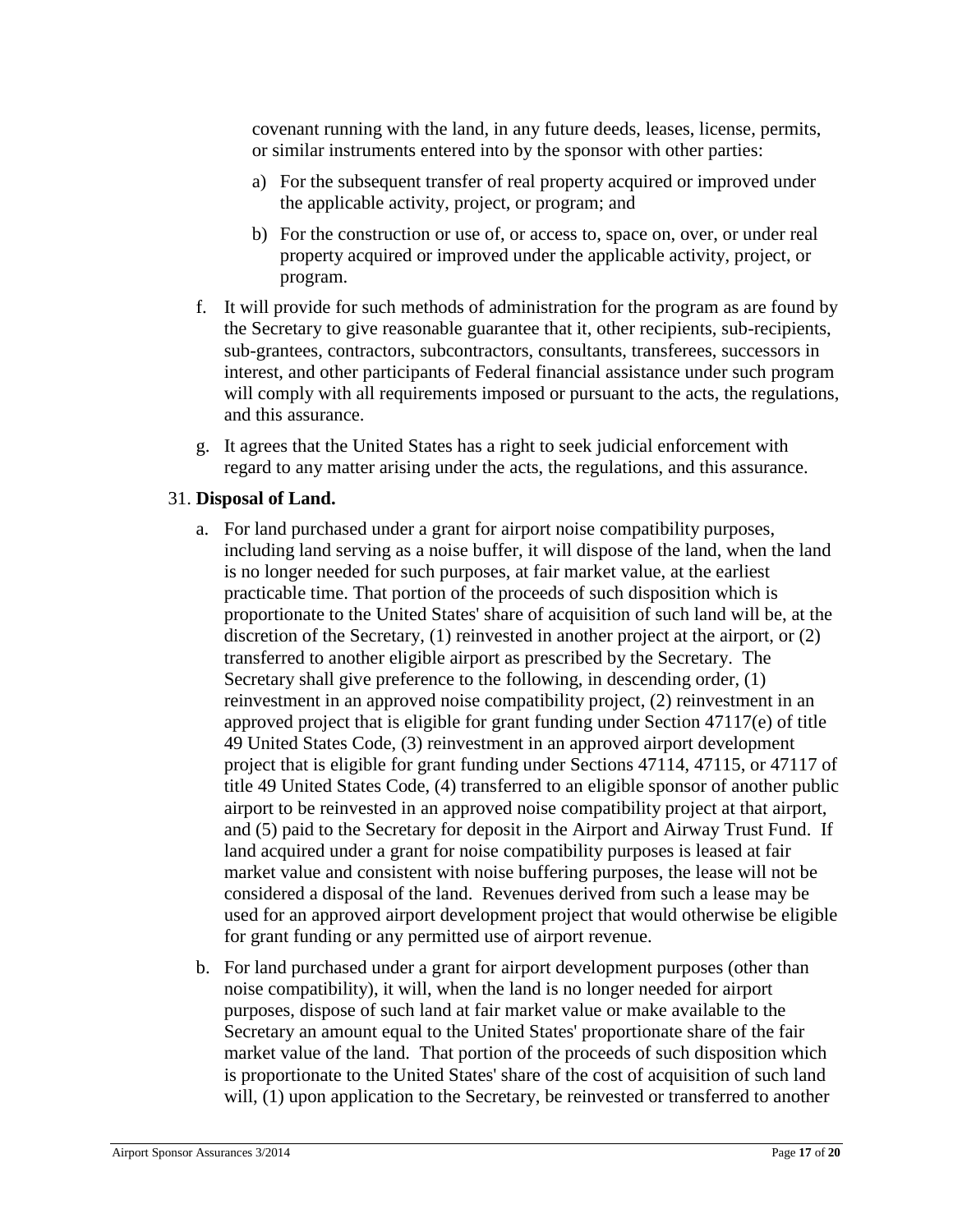eligible airport as prescribed by the Secretary. The Secretary shall give preference to the following, in descending order: (1) reinvestment in an approved noise compatibility project, (2) reinvestment in an approved project that is eligible for grant funding under Section 47117(e) of title 49 United States Code, (3) reinvestment in an approved airport development project that is eligible for grant funding under Sections 47114, 47115, or 47117 of title 49 United States Code, (4) transferred to an eligible sponsor of another public airport to be reinvested in an approved noise compatibility project at that airport, and (5) paid to the Secretary for deposit in the Airport and Airway Trust Fund.

- c. Land shall be considered to be needed for airport purposes under this assurance if (1) it may be needed for aeronautical purposes (including runway protection zones) or serve as noise buffer land, and (2) the revenue from interim uses of such land contributes to the financial self-sufficiency of the airport. Further, land purchased with a grant received by an airport operator or owner before December 31, 1987, will be considered to be needed for airport purposes if the Secretary or Federal agency making such grant before December 31, 1987, was notified by the operator or owner of the uses of such land, did not object to such use, and the land continues to be used for that purpose, such use having commenced no later than December 15, 1989.
- d. Disposition of such land under (a) (b) or (c) will be subject to the retention or reservation of any interest or right therein necessary to ensure that such land will only be used for purposes which are compatible with noise levels associated with operation of the airport.

### 32. **Engineering and Design Services.**

It will award each contract, or sub-contract for program management, construction management, planning studies, feasibility studies, architectural services, preliminary engineering, design, engineering, surveying, mapping or related services with respect to the project in the same manner as a contract for architectural and engineering services is negotiated under Title IX of the Federal Property and Administrative Services Act of 1949 or an equivalent qualifications-based requirement prescribed for or by the sponsor of the airport.

### 33. **Foreign Market Restrictions.**

It will not allow funds provided under this grant to be used to fund any project which uses any product or service of a foreign country during the period in which such foreign country is listed by the United States Trade Representative as denying fair and equitable market opportunities for products and suppliers of the United States in procurement and construction.

### 34. **Policies, Standards, and Specifications.**

It will carry out the project in accordance with policies, standards, and specifications approved by the Secretary including but not limited to the advisory circulars listed in the Current FAA Advisory Circulars for AIP projects, dated approved version as of this grant offer) and included in this grant, and in accordance the latest)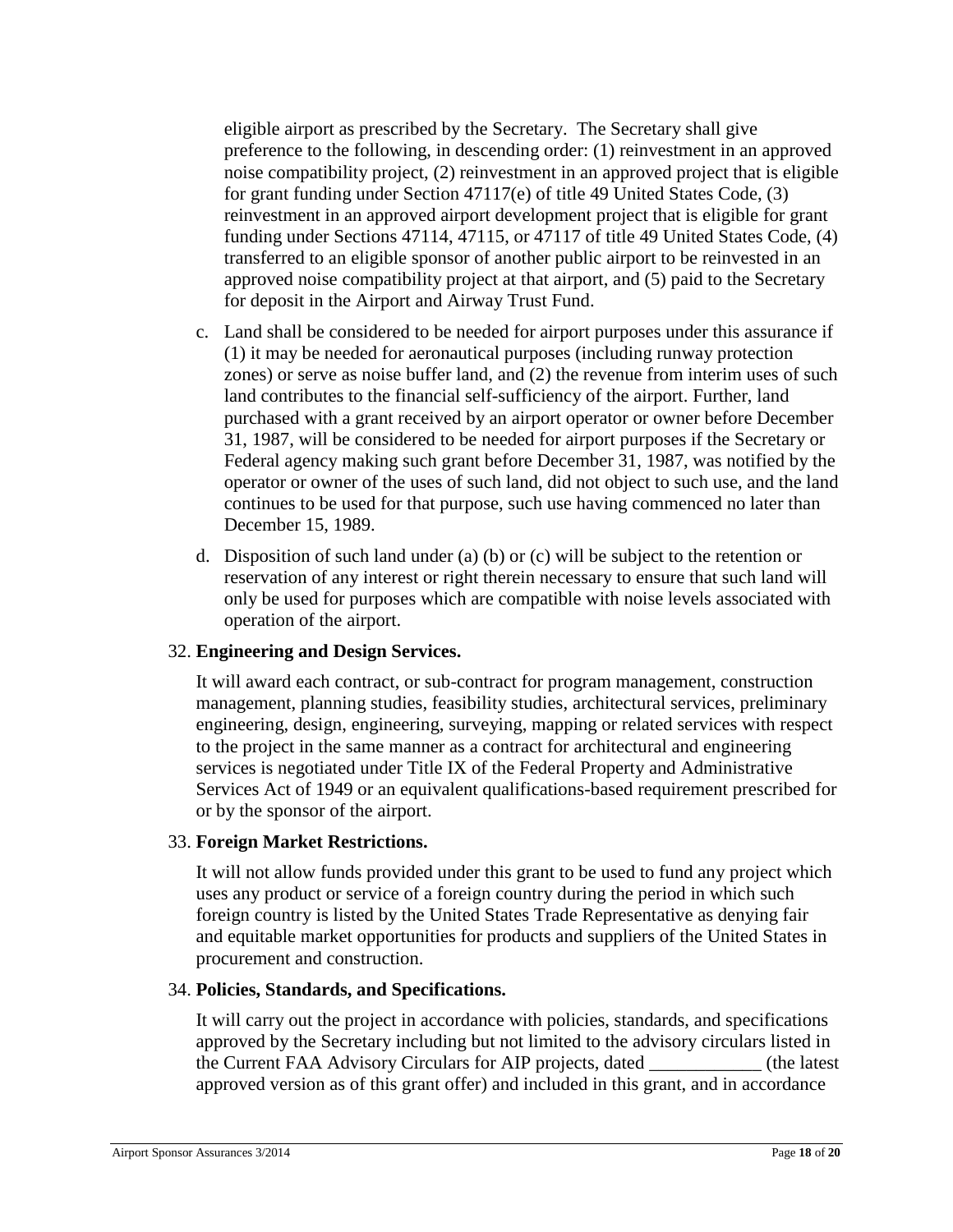with applicable state policies, standards, and specifications approved by the Secretary.

# 35. **Relocation and Real Property Acquisition.**

- a. It will be guided in acquiring real property, to the greatest extent practicable under State law, by the land acquisition policies in Subpart B of 49 CFR Part 24 and will pay or reimburse property owners for necessary expenses as specified in Subpart B.
- b. It will provide a relocation assistance program offering the services described in Subpart C and fair and reasonable relocation payments and assistance to displaced persons as required in Subpart D and E of 49 CFR Part 24.
- c. It will make available within a reasonable period of time prior to displacement, comparable replacement dwellings to displaced persons in accordance with Subpart E of 49 CFR Part 24.

# 36. **Access By Intercity Buses.**

The airport owner or operator will permit, to the maximum extent practicable, intercity buses or other modes of transportation to have access to the airport; however, it has no obligation to fund special facilities for intercity buses or for other modes of transportation.

### 37. **Disadvantaged Business Enterprises.**

The sponsor shall not discriminate on the basis of race, color, national origin or sex in the award and performance of any DOT-assisted contract covered by 49 CFR Part 26, or in the award and performance of any concession activity contract covered by 49 CFR Part 23. In addition, the sponsor shall not discriminate on the basis of race, color, national origin or sex in the administration of its DBE and ACDBE programs or the requirements of 49 CFR Parts 23 and 26. The sponsor shall take all necessary and reasonable steps under 49 CFR Parts 23 and 26 to ensure nondiscrimination in the award and administration of DOT-assisted contracts, and/or concession contracts. The sponsor's DBE and ACDBE programs, as required by 49 CFR Parts 26 and 23, and as approved by DOT, are incorporated by reference in this agreement. Implementation of these programs is a legal obligation and failure to carry out its terms shall be treated as a violation of this agreement. Upon notification to the sponsor of its failure to carry out its approved program, the Department may impose sanctions as provided for under Parts 26 and 23 and may, in appropriate cases, refer the matter for enforcement under 18 U.S.C. 1001 and/or the Program Fraud Civil Remedies Act of 1936 (31 U.S.C. 3801).

### 38. **Hangar Construction.**

If the airport owner or operator and a person who owns an aircraft agree that a hangar is to be constructed at the airport for the aircraft at the aircraft owner's expense, the airport owner or operator will grant to the aircraft owner for the hangar a long term lease that is subject to such terms and conditions on the hangar as the airport owner or operator may impose.